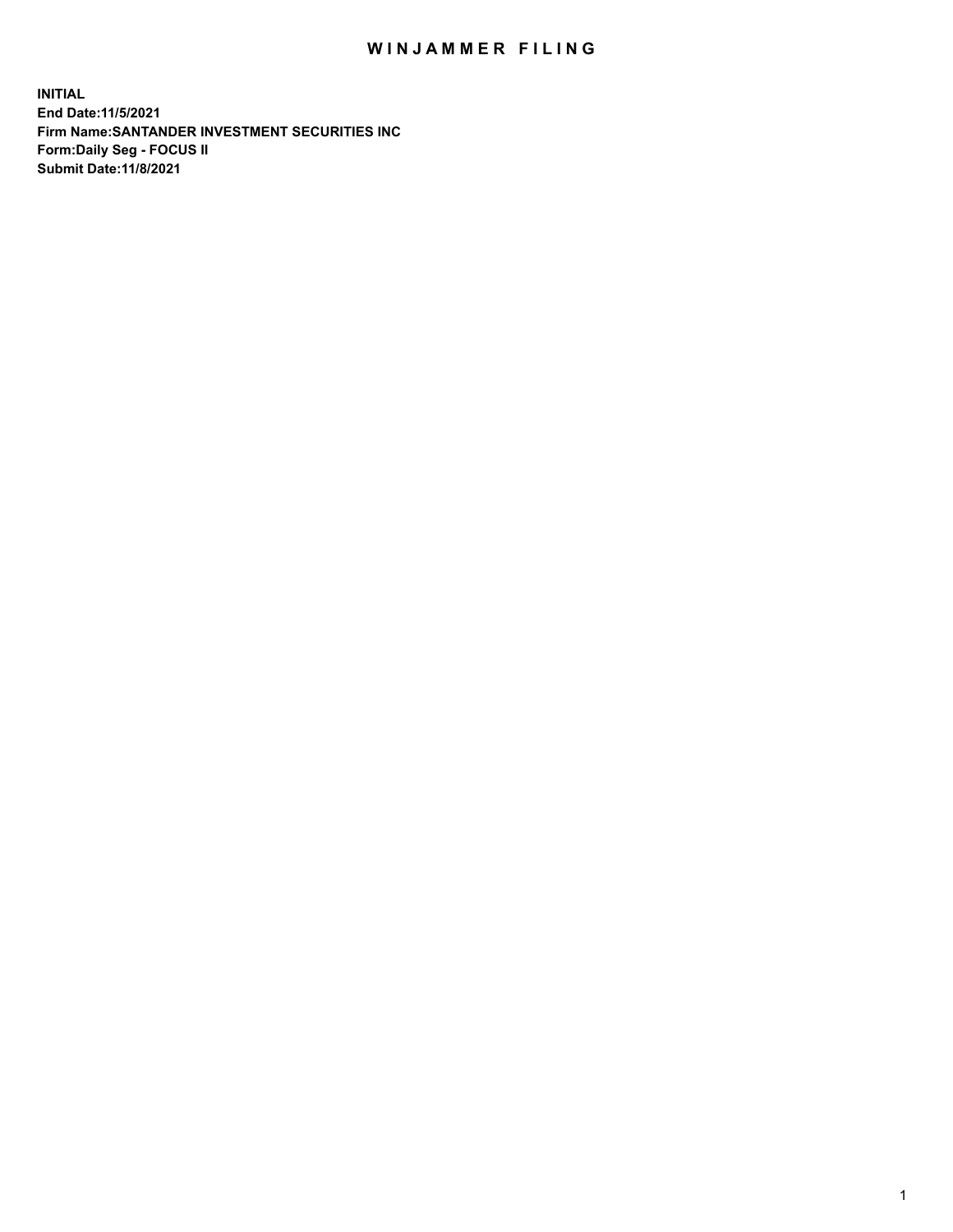**INITIAL End Date:11/5/2021 Firm Name:SANTANDER INVESTMENT SECURITIES INC Form:Daily Seg - FOCUS II Submit Date:11/8/2021 Daily Segregation - Cover Page**

| Name of Company                                                                                                                                                                                                                                                                                                                | <b>SANTANDER INVESTMENT</b>                             |
|--------------------------------------------------------------------------------------------------------------------------------------------------------------------------------------------------------------------------------------------------------------------------------------------------------------------------------|---------------------------------------------------------|
| <b>Contact Name</b>                                                                                                                                                                                                                                                                                                            | <b>SECURITIES INC</b><br><b>Richard Ro</b>              |
| <b>Contact Phone Number</b>                                                                                                                                                                                                                                                                                                    | (212) 350-3662                                          |
| <b>Contact Email Address</b>                                                                                                                                                                                                                                                                                                   | richard.ro@santander.us                                 |
| FCM's Customer Segregated Funds Residual Interest Target (choose one):<br>a. Minimum dollar amount: ; or<br>b. Minimum percentage of customer segregated funds required:% ; or<br>c. Dollar amount range between: and; or                                                                                                      | 70,000,000<br><u>0</u><br>00                            |
| d. Percentage range of customer segregated funds required between:% and%.<br>FCM's Customer Secured Amount Funds Residual Interest Target (choose one):<br>a. Minimum dollar amount: ; or                                                                                                                                      | 0 <sub>0</sub><br>$\frac{0}{0}$                         |
| b. Minimum percentage of customer secured funds required:%; or<br>c. Dollar amount range between: and; or<br>d. Percentage range of customer secured funds required between:% and%.                                                                                                                                            | 0 <sub>0</sub><br>0 <sub>0</sub>                        |
| FCM's Cleared Swaps Customer Collateral Residual Interest Target (choose one):<br>a. Minimum dollar amount: ; or<br>b. Minimum percentage of cleared swaps customer collateral required:% ; or<br>c. Dollar amount range between: and; or<br>d. Percentage range of cleared swaps customer collateral required between:% and%. | $\frac{\mathsf{0}}{\mathsf{0}}$<br>0 <sub>0</sub><br>00 |

Attach supporting documents CH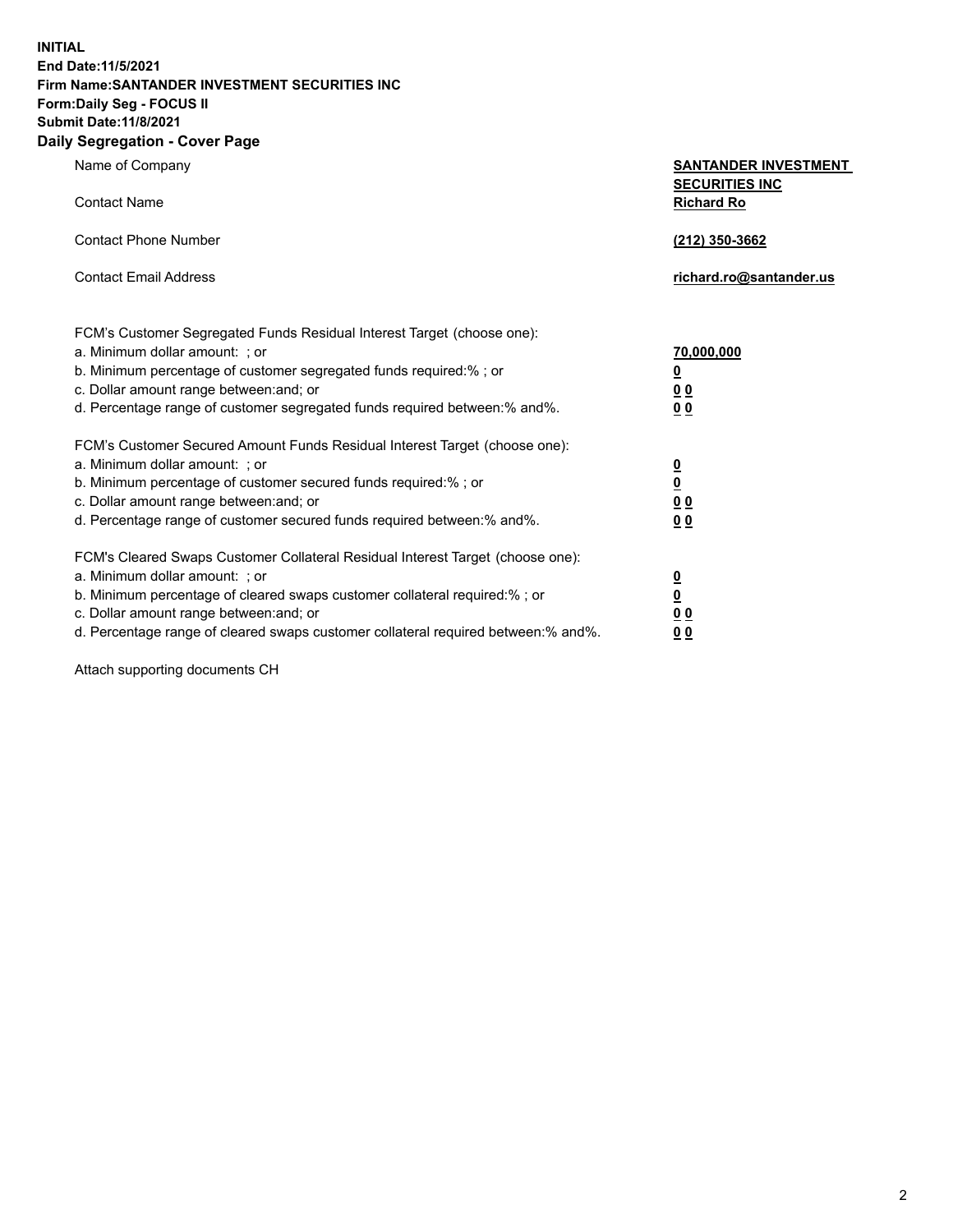## **INITIAL End Date:11/5/2021 Firm Name:SANTANDER INVESTMENT SECURITIES INC Form:Daily Seg - FOCUS II Submit Date:11/8/2021 Daily Segregation - Secured Amounts**

|            | Foreign Futures and Foreign Options Secured Amounts                                         |                   |
|------------|---------------------------------------------------------------------------------------------|-------------------|
|            | Amount required to be set aside pursuant to law, rule or regulation of a foreign            | $0$ [7305]        |
|            | government or a rule of a self-regulatory organization authorized thereunder                |                   |
| 1.         | Net ledger balance - Foreign Futures and Foreign Option Trading - All Customers             |                   |
|            | A. Cash                                                                                     | $0$ [7315]        |
|            | B. Securities (at market)                                                                   | $0$ [7317]        |
| 2.         | Net unrealized profit (loss) in open futures contracts traded on a foreign board of trade   | $0$ [7325]        |
| 3.         | Exchange traded options                                                                     |                   |
|            | a. Market value of open option contracts purchased on a foreign board of trade              | $0$ [7335]        |
|            | b. Market value of open contracts granted (sold) on a foreign board of trade                | $0$ [7337]        |
| 4.         | Net equity (deficit) (add lines 1. 2. and 3.)                                               | $0$ [7345]        |
| 5.         | Account liquidating to a deficit and account with a debit balances - gross amount           | $0$ [7351]        |
|            | Less: amount offset by customer owned securities                                            | 0 [7352] 0 [7354] |
| 6.         | Amount required to be set aside as the secured amount - Net Liquidating Equity              | $0$ [7355]        |
|            | Method (add lines 4 and 5)                                                                  |                   |
| 7.         | Greater of amount required to be set aside pursuant to foreign jurisdiction (above) or line | $0$ [7360]        |
|            | 6.                                                                                          |                   |
|            | FUNDS DEPOSITED IN SEPARATE REGULATION 30.7 ACCOUNTS                                        |                   |
| 1.         | Cash in banks                                                                               |                   |
|            | A. Banks located in the United States                                                       | $0$ [7500]        |
|            | B. Other banks qualified under Regulation 30.7                                              | 0 [7520] 0 [7530] |
| 2.         | <b>Securities</b>                                                                           |                   |
|            | A. In safekeeping with banks located in the United States                                   | $0$ [7540]        |
|            | B. In safekeeping with other banks qualified under Regulation 30.7                          | 0 [7560] 0 [7570] |
| 3.         | Equities with registered futures commission merchants                                       |                   |
|            | A. Cash                                                                                     | $0$ [7580]        |
|            | <b>B.</b> Securities                                                                        | $0$ [7590]        |
|            | C. Unrealized gain (loss) on open futures contracts                                         | $0$ [7600]        |
|            | D. Value of long option contracts                                                           | $0$ [7610]        |
|            | E. Value of short option contracts                                                          | 0 [7615] 0 [7620] |
| 4.         | Amounts held by clearing organizations of foreign boards of trade                           |                   |
|            | A. Cash                                                                                     | $0$ [7640]        |
|            | <b>B.</b> Securities                                                                        | $0$ [7650]        |
|            | C. Amount due to (from) clearing organization - daily variation                             | $0$ [7660]        |
|            | D. Value of long option contracts                                                           | $0$ [7670]        |
|            | E. Value of short option contracts                                                          | 0 [7675] 0 [7680] |
| 5.         | Amounts held by members of foreign boards of trade                                          |                   |
|            | A. Cash                                                                                     | $0$ [7700]        |
|            | <b>B.</b> Securities                                                                        | $0$ [7710]        |
|            | C. Unrealized gain (loss) on open futures contracts                                         | $0$ [7720]        |
|            | D. Value of long option contracts                                                           | $0$ [7730]        |
|            | E. Value of short option contracts                                                          | 0 [7735] 0 [7740] |
| 6.         | Amounts with other depositories designated by a foreign board of trade                      | $0$ [7760]        |
| 7.         | Segregated funds on hand                                                                    | $0$ [7765]        |
| 8.         | Total funds in separate section 30.7 accounts                                               | $0$ [7770]        |
| 9.         | Excess (deficiency) Set Aside for Secured Amount (subtract line 7 Secured Statement         | $0$ [7380]        |
|            | Page 1 from Line 8)                                                                         |                   |
| 10.<br>11. | Management Target Amount for Excess funds in separate section 30.7 accounts                 | $0$ [7780]        |
|            | Excess (deficiency) funds in separate 30.7 accounts over (under) Management Target          | $0$ [7785]        |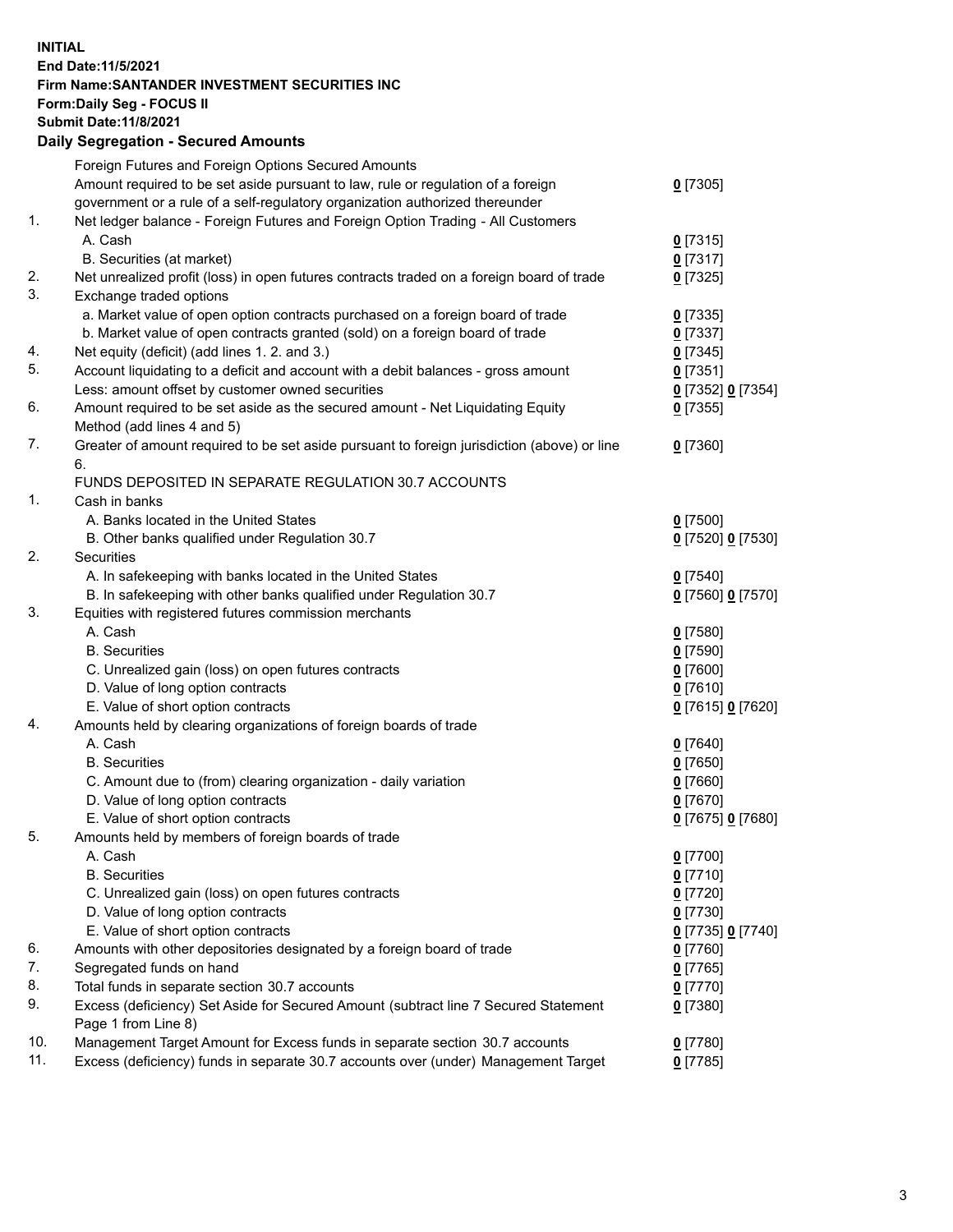| <b>INITIAL</b> |                                                                                           |                      |
|----------------|-------------------------------------------------------------------------------------------|----------------------|
|                | End Date: 11/5/2021                                                                       |                      |
|                | Firm Name: SANTANDER INVESTMENT SECURITIES INC                                            |                      |
|                | Form: Daily Seg - FOCUS II                                                                |                      |
|                | <b>Submit Date: 11/8/2021</b>                                                             |                      |
|                | Daily Segregation - Segregation Statement                                                 |                      |
|                | SEGREGATION REQUIREMENTS(Section 4d(2) of the CEAct)                                      |                      |
| 1.             | Net ledger balance                                                                        |                      |
|                | A. Cash                                                                                   | 1,810,930,470 [7010] |
|                | B. Securities (at market)                                                                 | $0$ [7020]           |
| 2.             | Net unrealized profit (loss) in open futures contracts traded on a contract market        | 171,122,240 [7030]   |
| 3.             | Exchange traded options                                                                   |                      |
|                | A. Add market value of open option contracts purchased on a contract market               | 38,497,150 [7032]    |
|                | B. Deduct market value of open option contracts granted (sold) on a contract market       | -33,404,572 [7033]   |
| 4.             | Net equity (deficit) (add lines 1, 2 and 3)                                               | 1,987,145,288 [7040] |
| 5.             | Accounts liquidating to a deficit and accounts with                                       |                      |
|                | debit balances - gross amount                                                             | $0$ [7045]           |
|                | Less: amount offset by customer securities                                                | 0 [7047] 0 [7050]    |
| 6.             | Amount required to be segregated (add lines 4 and 5)                                      | 1,987,145,288 [7060] |
|                | FUNDS IN SEGREGATED ACCOUNTS                                                              |                      |
| 7.             | Deposited in segregated funds bank accounts                                               |                      |
|                | A. Cash                                                                                   | 202,930,840 [7070]   |
|                | B. Securities representing investments of customers' funds (at market)                    | $0$ [7080]           |
|                | C. Securities held for particular customers or option customers in lieu of cash (at       | $0$ [7090]           |
| 8.             | market)<br>Margins on deposit with derivatives clearing organizations of contract markets |                      |
|                | A. Cash                                                                                   | 1,873,816,724 [7100] |
|                | B. Securities representing investments of customers' funds (at market)                    | $0$ [7110]           |
|                | C. Securities held for particular customers or option customers in lieu of cash (at       | $0$ [7120]           |
|                | market)                                                                                   |                      |
| 9.             | Net settlement from (to) derivatives clearing organizations of contract markets           | 23,214,721 [7130]    |
| 10.            | Exchange traded options                                                                   |                      |
|                | A. Value of open long option contracts                                                    | 38,497,150 [7132]    |
|                | B. Value of open short option contracts                                                   | -33,404,572 [7133]   |
| 11.            | Net equities with other FCMs                                                              |                      |
|                | A. Net liquidating equity                                                                 | $0$ [7140]           |
|                | B. Securities representing investments of customers' funds (at market)                    | $0$ [7160]           |
|                | C. Securities held for particular customers or option customers in lieu of cash (at       | $0$ [7170]           |
|                | market)                                                                                   |                      |
| 12.            | Segregated funds on hand                                                                  | $0$ [7150]           |
| 13.            | Total amount in segregation (add lines 7 through 12)                                      | 2,058,625,421 [7180] |
| 14.            | Excess (deficiency) funds in segregation (subtract line 6 from line 13)                   | 71,480,133 [7190]    |
| 15.            | Management Target Amount for Excess funds in segregation                                  | 70,000,000 [7194]    |
| 16.            | Excess (deficiency) funds in segregation over (under) Management Target Amount            | 1,480,133 [7198]     |
|                | <b>Excess</b>                                                                             |                      |